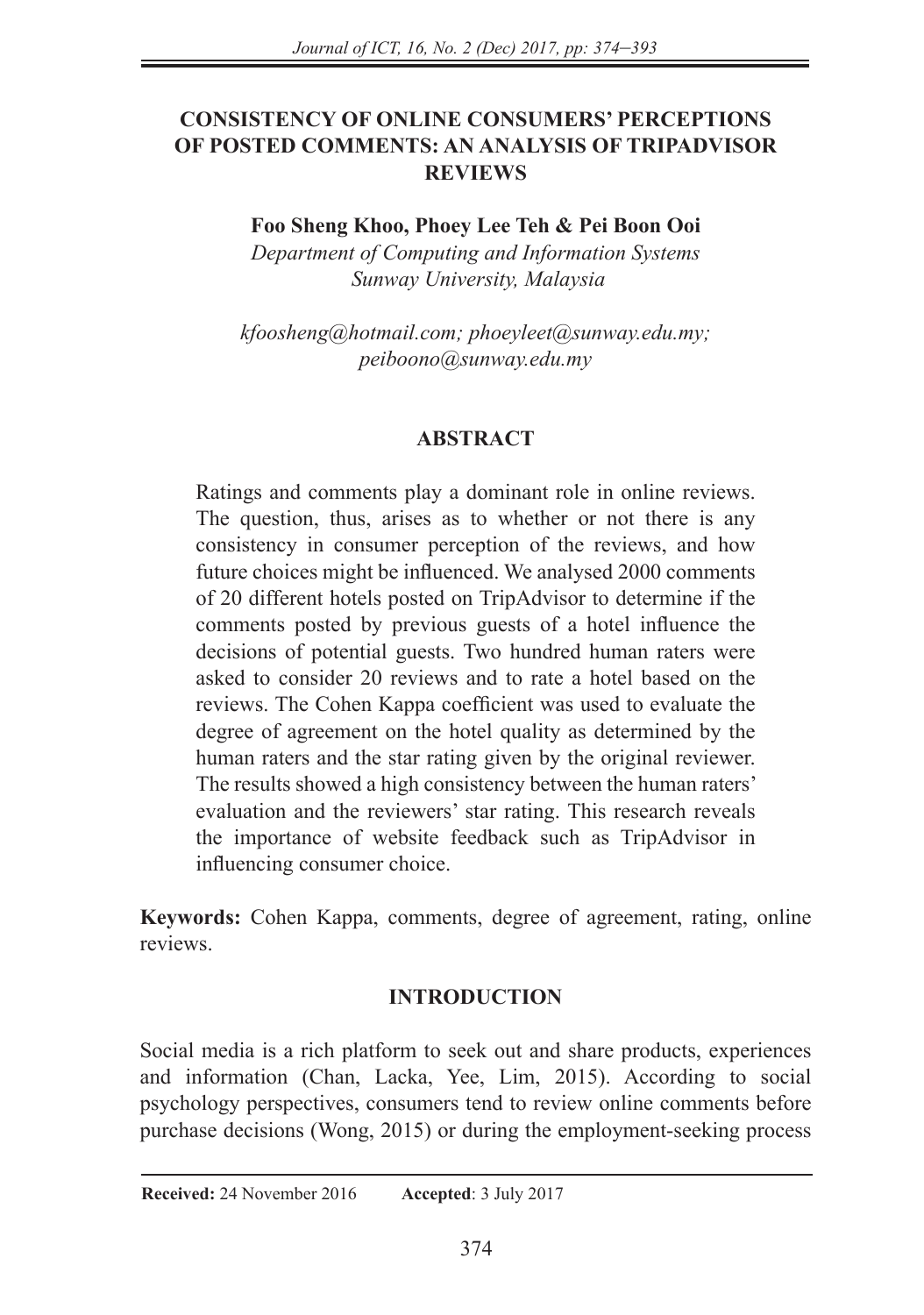(Sander, Teh, & Sloka, 2015). The users provide feedback through comments (Siersdorfer, Chelaru, Pedro, Altingovde & Nejdl, 2014). The online review has become a notable strategy to share products worldwide and has been termed as the online word-of-mouth (WOM) (Zhang, Guo, & Goes, 2013). In addition, the feedback tracked online also contributed to opinion mining (Raut & Londhe, 2015) in which a product or service improvement is required (Leskovec, 2011). With the advancement of information technology, in the otel industry, various tools could be adopted and used to capture the feedback, fulfil greater customer expectations and thus increase customer relationship (Hassan, Hussain, & Saibu Rahman, 2013).

There are various ways to provide feedback (Kauffman, Laf, Lin, & Chang, 2009). For example, rating or ranking a post is one of the common ways in the social media. TripAdvisor (Wyndham, 2015), YouTube (Alec, 2013) and Metacritic (Dietz, 2015) use rating as their review mechanism. YouTube, for instance, uses symbols such as *Thumb Up* or the *Like* button to indicate the degree of agreement, support or helpfulness of the shared information or links. Consumers provide feedback in the social media along with comments and ratings for products and services they consumed. The reviews, thus become an issue that either provides a helpful or non-helpful manner of rating (Krestel & Dokoohaki, 2011). Bermingham (2014) suggested that comments are useful information for formulating a business strategy (Chan et al., 2015) and facilitating a marketing research pertaining to customer behaviour and supporting the management disciplines. Evidently, user reviews and ratings are capable of influencing the consumers' decision-making; thus, making them worthy to be investigated.

Chen, Guo, Tseng and Yang (2011) stated that a prestigious user's comment received a higher number of followers. They also found that the quality of a comment judged editorially is almost uncorrelated with the rating it received. This research question arises on the consistency in the value expressed in the reviews with the human rater opinion on the perspective of quality of review toward the hotel. Krestel and Dokoohaki (2011) postulated that some of the comments and ratings are inaccurate, irrelevant or inconsistent. Zhang, Guo and Goes (2013) revealed the same information, i.e. some of the reviews are inconsistent and some are irrelevant. If one could rank the reviews based on the relevancy of a user's favour, it will assist in understanding more about the products with reviews. Therefore, to identify if a reader's response has any relevance to the level of a user's favour, we need to determine whether or not comments posted by previous guests of the hotels has any relevancy and thus influence the decisions of potential guests.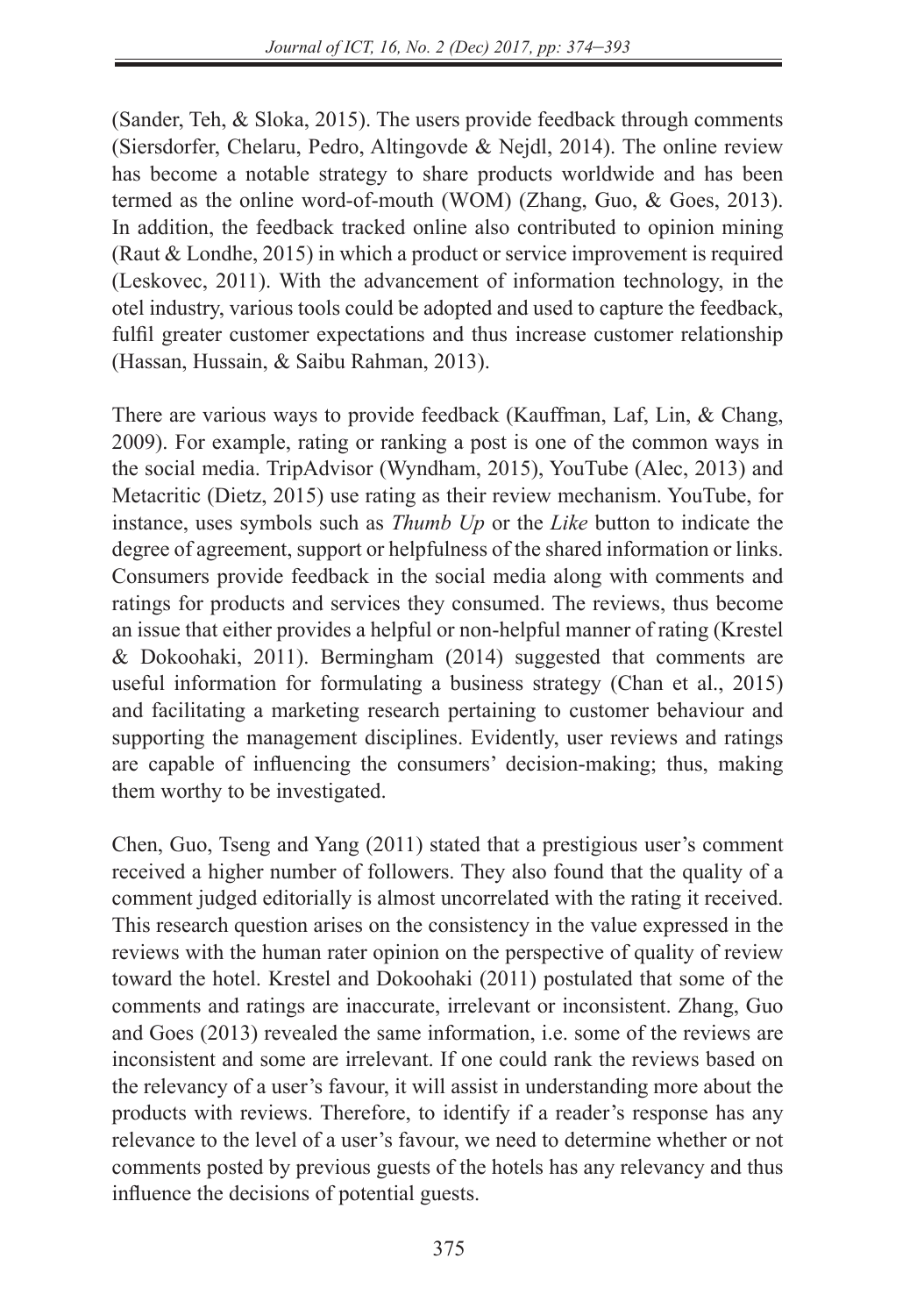# **RELATED WORK**

TripAdvisor is a popular online travel website in the world (Vásquez, 2011). It has also assisted the traveller in the decision-making of their hotel stay (Matosrodríguez, 2014). A useful comment increased the website's reputation and it served as a precious asset to the website and the user's gratification assessment often times appeared in the form of ratings (Moghaddam & Martin, 2011). Not only that, Chen et al., (2011) stated that it also generated a higher support in the web community. This is further corroborated when experienced customers agreed on the statement or judgment of the overall quality of products and thus influenced other buyers' purchase decisions (Klan & Ries, 2014).

Web communities allowed comments in both objects and written format. Written comments consumed time in interpretation as compared to objects. According to Samsudin, Puteh, Hamdan and Ahmad Nazri (2013), noisy texts is a common phenomenon in online reviews and it affects data mining exercise. Also, comments may be irrelevant or casual (Zhang et al., 2013). In text analysis techniques, the content analysis tool is used to determine the positive and negative emotions from blog texts (Gill, French, Gergle, & Oberlander (2008). According to Gill et al. (2008), a positive writer tends to use positive words frequently. Gill showed positive and negative emotional concept words in their table to determine the significant differences between means.

The mayer-Salovey-Caruso Emotional Intelligence Test (MSCEIT) was used to test emotional intelligence (EI) (Abe, 2011). Students' performance rated by their supervisors were associated with positive emotive words, whereas students' perceived benefits and practical courses were less associated with positive emotive words. Several types of research have been performed on the emotive word in various means. For instance, in a cognitive study, Filippi, Ocklenburg, Bowling, Heege, Gunturkun, Newen and de Boer (2016) stated that humans typically combine linguistic and non-linguistic information to comprehend emotions. In the same study, language evolution was discussed, however, it was not specific to emotive word processing. On the other hand, in the developmental science, Li and Yu (2015) suggested children's emotive word comprehension (EWC) developed with age. A psycholinguistic study by Sereno, Scott, Yao, Thaden, and O'Donnell (2015) showed a significant interaction between participant mood and word emotionality. However, there is limited study on comments related to emotive words used in online comments.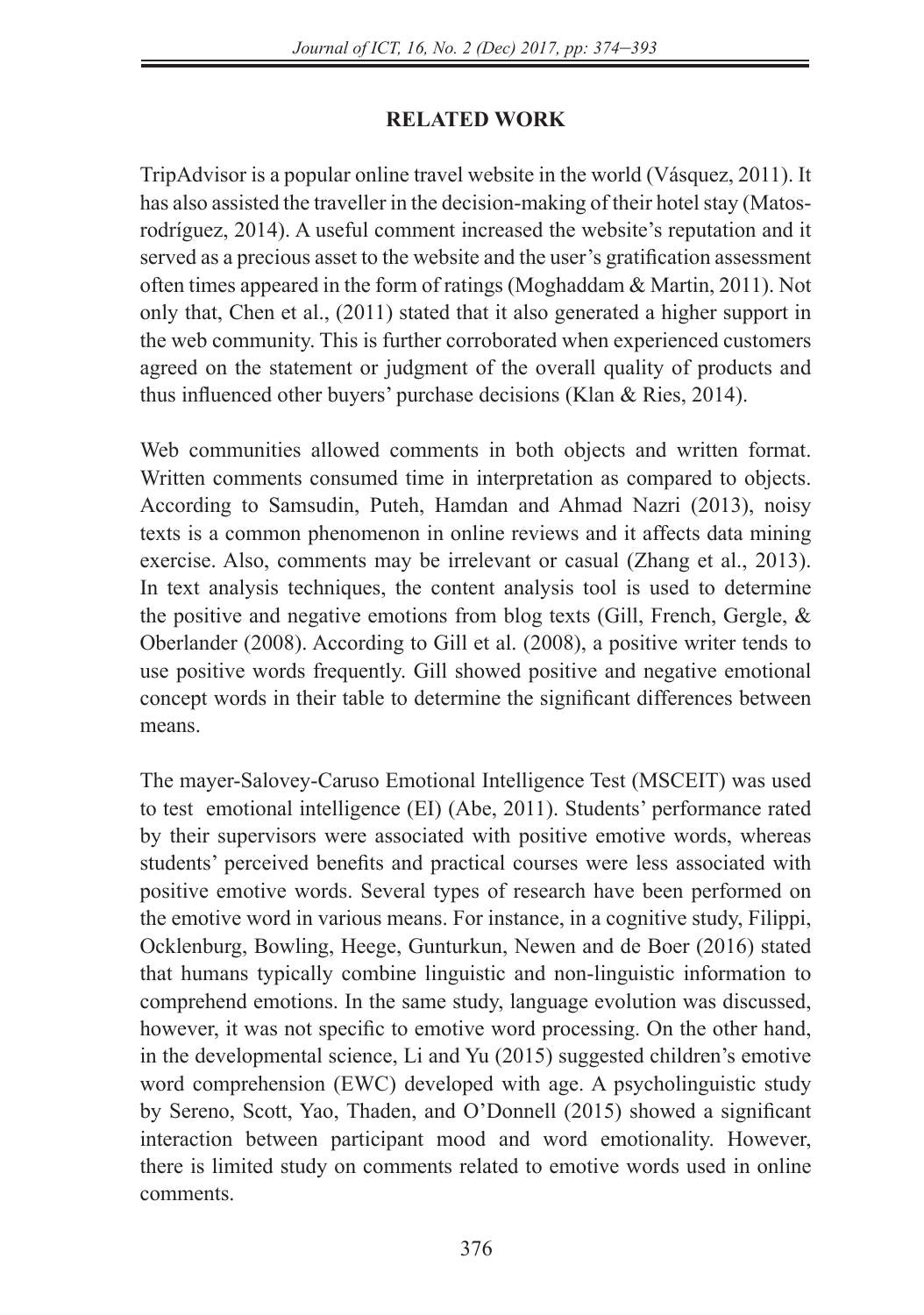The consideration of emotive words is fundamental in the affective language theoretical formation (Hinojosa, Rincón-Pérez, Romero-Ferreiro, Martínez-García, Villalba-García, Montoro & Pozo, 2016). However, emotive words are not the only means to express emotion. Sentiment analysis is moving beyond basic text mining and extracting opinions from the text alone; emoticons and other means of expressing sentiment are now part of the analysis. Researchers revealed that emoticons are not just for fun, in fact, they serve as an additional and valuable supplement in communication methods (Huang, Yen, & Zhang, 2008). In addition, the latest study by Teh, Rayson, Pak, Piao, and Yeng (2016) discovered that emoticons have significant abilities to reverse the polarity of comments. It further corroborates that the processing and understanding of emotions expressed by the comments is vitally important in sentiment analysis and studies.

According to Zhang, Zhang, and Yang (2016), travellers' rating behaviour is affected by a number of expert reviews on a particular hotel, level of reviewers' expertise, and the website recognized expertise. However, in the comment analysis, Fong, Lei, and Law (2016) pointed out that a review is not necessarily consistent with its sentiment. In their study, only one hotel's reviews were analysed and studied. To address the gap, we investigated and compared the consistency between the rating provided by readers of the comments and the original reviewers' rating of 20 hotels. In addition, this study assessed, compared, and investigated the consistency of the human raters and online comments, without revealing the hotel star rating by the original reviewers to the human raters.

#### **METHODOLOGY**

In this study, we selected TripAdvisor as our main platform to aggregate the comments. The reason for this selection was because of its worldwide popularity. TripAdvisor is an American travel website founded in February 2000 (TripAdvisor, 2015). It has since expanded to 45 countries, translated into 28 languages with 280 million users and it has accumulated almost 170 million comments. Users create a personal profile, with reviews and ratings (Matos-rodríguez, 2014) and share their experiences with others. The TripAdvisor bubble rating is shown as a 5-point Likert scale: 1= "Terrible", 2= "Poor", 3= "Average", 4= "Very Good" and 5= "Excellent" (TripAdvisor, 2015). Hypotheses were formulated to examine the relationship between items, online reviews, and the human raters as well as its inter-relativity and the degree of agreement of the review samples and it rating by 200 human raters.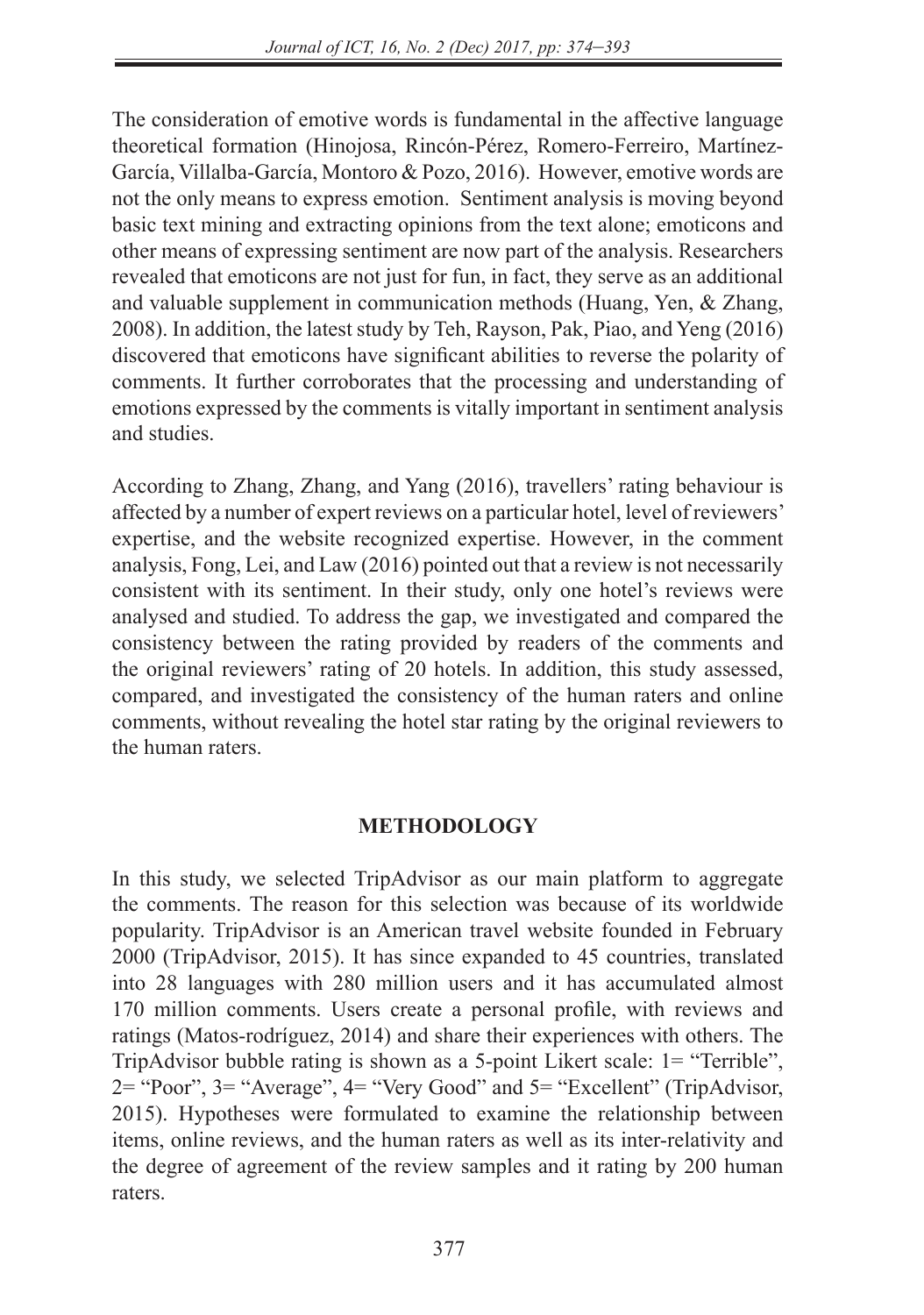# **DATA AND EXPERIMENTS**

# **Hypothesis Development**

Two hypotheses were developed to examine the consistency between the readers' positive and negative ratings and the original reviewers' rating without revealing the hotel star rating by the original reviewers.

**Hypothesis 1:** There is a significant relationship between the TripAdvisor positive rating and the human raters' rating.

**Hypothesis 2:** There is a significant relationship between the TripAdvisor negative rating and the human raters' rating.

### **Questionnaire Design**

We recruited human raters to evaluate the sampled reviews, based on the selected top ten (10) frequently used positive and negative emotive words, regardless of which star rating they belonged to in order to examine the reviews' quality level to of the hotel. This was to identify if the reviews have the potential to attract new customers or return customers based on the consistency of the original rating reviews and the quality of readers' opinions.

Table 1

| Hotel       | Section 1            |                           | Section 2            |                                                |  |
|-------------|----------------------|---------------------------|----------------------|------------------------------------------------|--|
| star-rating | Question<br>quantity | Positive emotive<br>words | Ouestion<br>quantity | Negative emotive words                         |  |
| 2           | 3                    | Loved, Like, Enjoyed      | 3                    | Disappointed, Disappointment,<br>Disappointing |  |
| 3           | 3                    | Relaxing, Love, Rest      | 3                    | Fault, Annoying, Upset                         |  |
| 4           | 2                    | Happy, Enjoy              | 2                    | Sadly, Regret                                  |  |
| 5           |                      | Relax, Liked              | 2                    | Disappoint, Worrying                           |  |

*Questions Categorized for Set A Questionnaire.*

Each questionnaire comprised a set of 20 sample comments; the total number of questions was thus 40 (there were two set of questionnaires). Of the 20 comments in each questionnaire, ten comments were positive in nature and ten were negative; each comment contained one of the emotive words given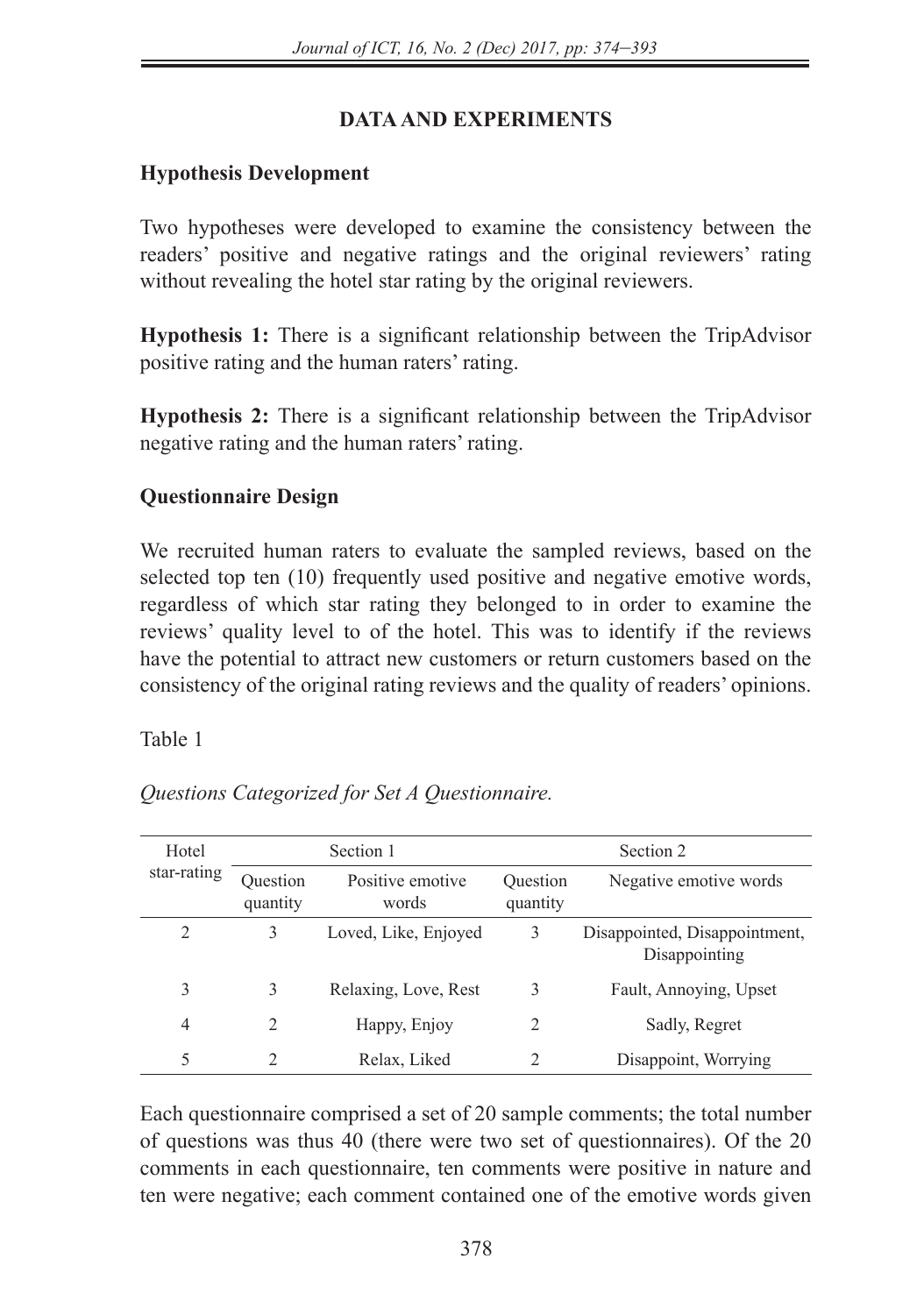in Tables 1 and 2. Correspondingly, for each category of the star-rated hotels, there was a total of ten comments given in the two questionnaires; five positive comments and five negative comments.

#### Table 2

*Questions Categorized for Set B Questionnaire.*

| Section 1            |                      |                           | Section 2            |                                                |  |
|----------------------|----------------------|---------------------------|----------------------|------------------------------------------------|--|
| Hotel<br>star-rating | Ouestion<br>quantity | Positive emotive<br>words | Ouestion<br>quantity | Negative emotive words                         |  |
| $\overline{2}$       | 2                    | Happy, Enjoy              | $\overline{c}$       | Sadly, Regret                                  |  |
| 3                    | 2                    | Relax, Liked              | 2                    | Disappoint, Worrying                           |  |
| 4                    | 3                    | Relaxing, Love, Rest      | 3                    | Fault, Annoying, Upset                         |  |
| 5                    | 3                    | Loved, Like, Enjoyed      | 3                    | Disappointed, Disappointment,<br>Disappointing |  |

Two sets of questionnaires were designed for this study in order to have a balanced sampling of the selected reviews of the hotel from all rankings and polarity of words used. Each questionnaire contained a set of 20 sample comments: the total number of questions was thus 40 (there were two sets of questionnaires). For the 20 comments in each questionnaire, ten comments were positive in nature and ten were negative: each comment contained one of the emotive words given in Tables 1 or 2. Correspondingly, for each of the different categories of star-rated hotels there was thus an overall total of ten comments given in the two questionnaires: five positive comments and five negative comments.

Eventually, each set of questionnaire consisted of two (2) sections. Section 1 was sampled with reviews that contained positive emotive words from Table 4, each with a sample from the listed top 10 emotive words. Similarly, section 2 with the sample of reviews contained negative emotive words accordingly from the list in Table 5. Each section had 10 reviews, with the top ten emotive words appearing in the positive and negative reviews.

# **Sampling Techniques**

TripAdvisor categorized the hotels into four different star ratings; 2-Star (lowest rating hotel), 3-Star, 4-Star, and 5-Star (highest rating hotel). Five "Top Traveller's choice hotels" (as defined by TripAdvisor) were selected from each star category. For each hotel selected, 100 most recent comments were extracted (as of 30 June 2016).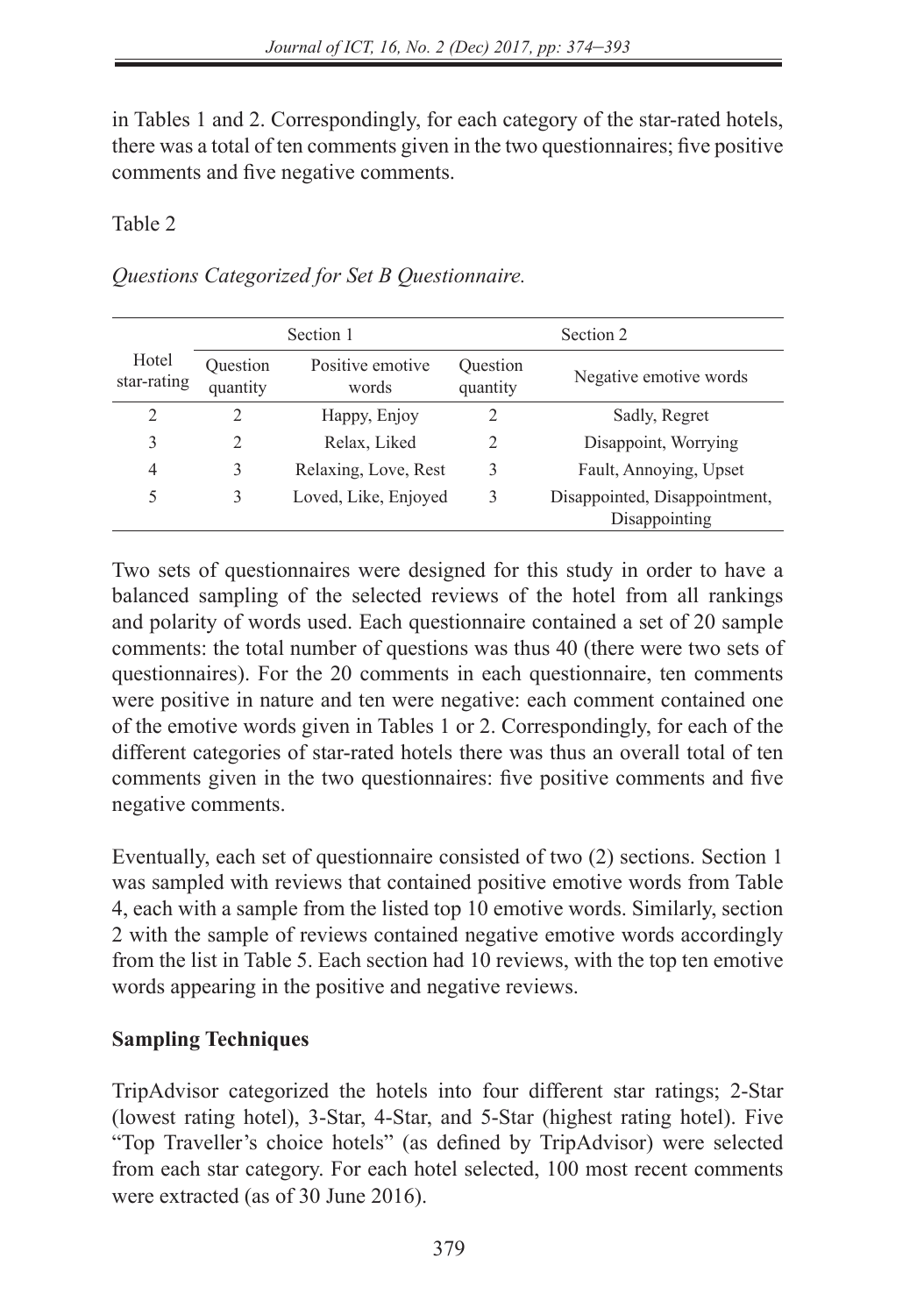# **Sampling Population/Selection Criteria for Respondents**

The questionnaires were distributed to 200 students aged between 22 to 30 years old. Table 3 shows 93 or 88.5% respondents reported that they sometimes, often, or always, referred to reviews and booked hotels online. Approximately 88.5% responded that they often or always booked a hotel online. 95 respondents (47.5%) stated that they frequently commented on the hotel-booking website, 54 (27%) respondents indicated they sometimes commented on the website, followed by 39 (19.5%) respondents who admitted that they always commented on the website, and 12 respondents (6%) said they rarely commented on the website.

#### Table 3

# *The Frequency of Referring, Booking, and Writing Comments*

|                                                                    |       |         | Never Rarely Sometimes Often Always |                |          |
|--------------------------------------------------------------------|-------|---------|-------------------------------------|----------------|----------|
| How often do you refer and book a hotel<br>online when you travel? | $0\%$ | $0.5\%$ | $11\%$                              | $42\%$         | $46.5\%$ |
| How often do you write a review at a<br>hotel booking website?     | $0\%$ | $6\%$   | 27%                                 | $47.5\%$ 19.5% |          |

### **Sampling-size Calculation/Justification**

Two hundred (200) questionnaires were distributed. Responses from the returned questionnaires were collected and the input was keyed into SPSS for statistical analysis. The Pearson Correlation was run to determine the relationship between the two variables (Evans, 1996) and the Inter-reliability was examined to evaluate the agreement between the two classifications. The Cohen's Kappa value ranged from 0 to 1.0 (Cohen, 1960; Fleiss et al., 2003) with a higher score indicating a higher strength of agreement between the wo classifications. We recorded the participants' rating to of the reviews based on their feelings/perceptions. The average time spent to answer the questionnaire was 10 minutes, at a private university in Malaysia. The respondents answered one of the questionnaires randomly and were not allowed to participate twice.

# **Data Analysis Strategy**

A total frequency of 279 emotiove words was categorized by means of Wmatrix (Rayson, 2008) and the word "happy" and "happily" appeared at least once in every hotel review for all rankings. When all the reviews were analysed again, the top 10 frequently used words were recorded. Table 4 and Table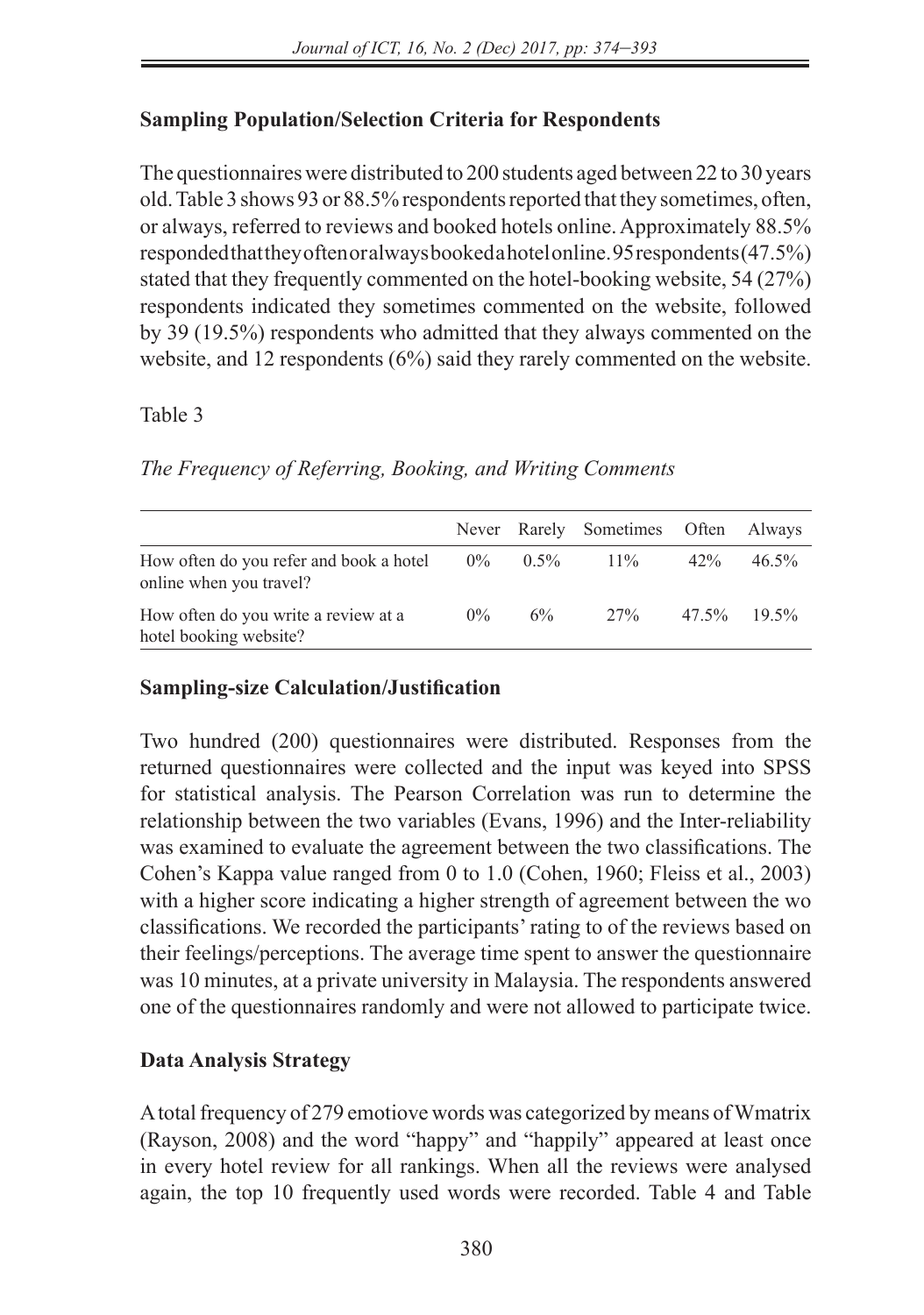5 show all the top 10 frequently used positive and negative emotive words. Loved  $(0.059\%)$ , like  $(0.056\%)$ , disappointed  $(0.026\%)$  and disappointment (0.011%) were the four top positive and negative emotive words.

#### Table 4

| Top 10 Frequently Used Positive Emotive Words |  |  |  |
|-----------------------------------------------|--|--|--|
|-----------------------------------------------|--|--|--|

| No.            | Top 10 positive<br>emotion words | Frequency | Relative frequency <sup>1</sup> (Between<br>comments of the 20 hotels) |
|----------------|----------------------------------|-----------|------------------------------------------------------------------------|
|                | Loved                            | 47        | 0.059%                                                                 |
| $\overline{2}$ | Like                             | 45        | $0.056\%$                                                              |
| 3              | Enjoyed                          | 34        | 0.042%                                                                 |
| 4              | Happy                            | 31        | 0.038%                                                                 |
| 5              | Enjoy                            | 29        | $0.036\%$                                                              |
| 6              | Relaxing                         | 28        | 0.035%                                                                 |
| 7              | Love                             | 27        | 0.034%                                                                 |
| 8              | Rest                             | 22        | $0.027\%$                                                              |
| 9              | Relax                            | 21        | 0.026%                                                                 |
| 10             | Liked                            | 19        | 0.024%                                                                 |

#### Table 5

*Top 10 Frequently Used Negative Emotive Words*

| No. | Top 10 negative emotive<br>words | <b>Frequency</b> | Relative frequency <sup>1</sup> (Between<br>comments of the 20 hotels) |
|-----|----------------------------------|------------------|------------------------------------------------------------------------|
| 1   | Disappointed                     | 21               | 0.026%                                                                 |
| 2   | Disappointment                   | 9                | $0.011\%$                                                              |
| 3   | Disappointing                    | 8                | $0.010\%$                                                              |
| 4   | Fault                            | 8                | $0.010\%$                                                              |
| 5   | Annoying                         | 6                | $0.007\%$                                                              |
| 6   | Upset                            | 5                | $0.006\%$                                                              |
| 7   | Sadly                            | 3                | $0.004\%$                                                              |
| 8   | Regret                           | 3                | $0.004\%$                                                              |
| 9   | Disappoint                       | 3                | $0.004\%$                                                              |
| 10  | Worrying                         | 3                | $0.004\%$                                                              |

<sup>1</sup>Relative frequency does not sum to 100% as it only reports frequency of the *10 most used positive/ negative emotive words.*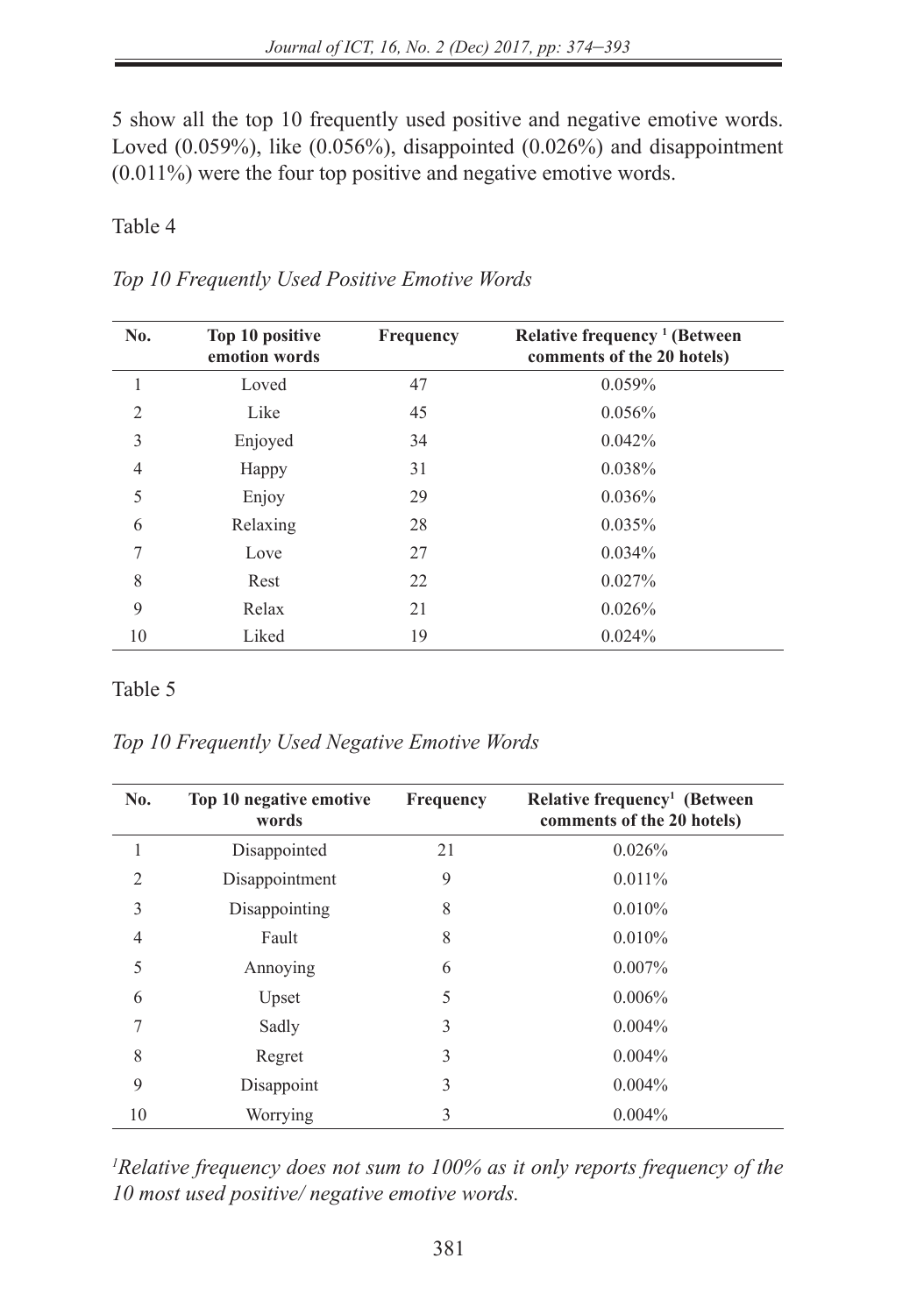# **RESULTS**

# **Respondent Rating of Impression after Reading the Reviews**

Figures 1, 2, 3, and 4 show the respondents' rating – from poor to excellent – of the opinions gained after reading the whole sample of reviews. These reviews were selected based on the most used emotive words. Figures 1 and 2 are the results plotted from questionnaire set A, while Figures 3 and 4 are the results plotted from Set B questionnaire.



\*Abbreviations: PW1a = Comment containing 1st Positive Emotive Words for Set A questionnaire; PW2a = Comment contains Second Positive Emotive Words for Set B questionnaire, etc.

*Figure 1*. Respondent rating after reading the sample review (Positive words: Set A questionnaire).

Figure 1 shows the rating from respondents after they read the review samples from questionnaire Set A. The circle indicates the highest rank of the positive emotive words. Apparently, eight out of ten of the positive words were rated "Excellent", and only two were rated "Very Good". This result suggested a coherent positive word used in the comments of the reader's perception. However, the usage of negative emotive words was not negatively coherent to the rating of impression. For example, in Figure 2, there were only 4 rated as "Fair" by the respondents in set  $A - NW2a$  (68%), NW3a (56%), NW4a (49%) and NW5a (51%). The other 4 rated as "Good" had a higher number of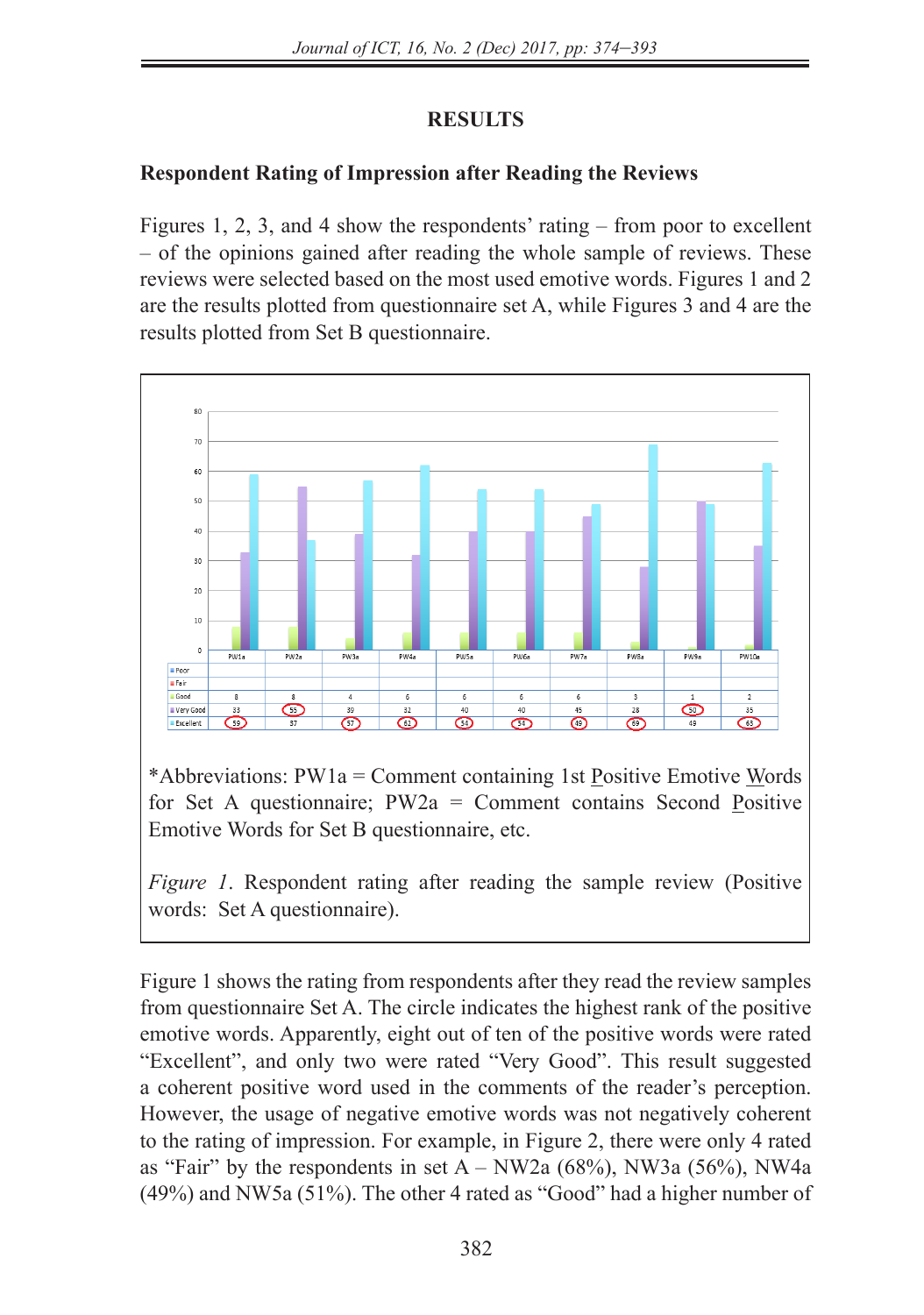respondents, namely NW1a (60%), NW7a (57%), NW8a (75%), and NW9a (56%). This sums up to 248 higher respondents who rated better impression. Even if it is a negative use of emotive words, the value of the reviews appeared incoherent.



\*Abbreviations: NW1a = Comment containing 1st Negative Emotive Words for Set A questionnaire; NW2a = Comment contains Second Negative Emotive Words for Set A questionnaire, etc.

*Figure 2.* Respondent rating after reading sample review (Negative words: Set A questionnaire.

Reviews were extracted to examine how the negative words were used; NW5a and NW10a above were extracted as examples.

Overall, the words used conveyed a "very good" impression and "excellent" rating to the readers.

We repeated the investigative steps on Set B questionnaires. Figure 3 displays a similar consistency. The top ten positive emotive words used in the reviews were highly impressive to the readers. 6 questions were rated as "Very Good"; PW1b (48%), PW2b (53%), PW3b (54%), PW4b (48%), PW7b (50%) and PW9b (53%). The others rated with "Excellent" were PW5b (51%), PW6b  $(60\%)$ , PW8b  $(51\%)$  and PW10b  $(60\%)$ . Overall, the positive emotive words appeared to give a positive impression to the readers consistently.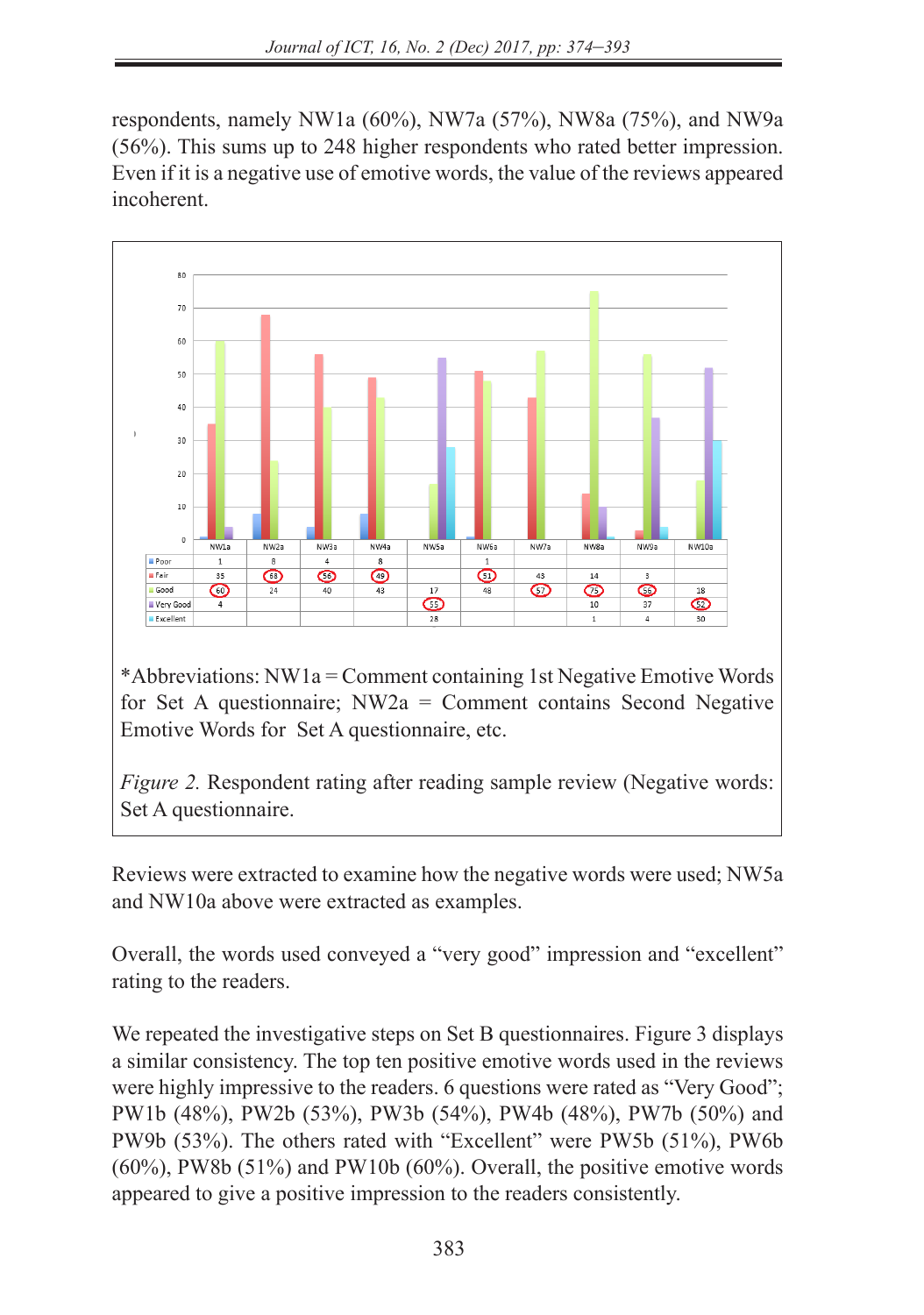

\*Abbreviations: PW1b = Comment containing 1st Positive Emotive Words for Set B questionnaire; PW2b = Comment contains Second Positive Emotive Words for Set B questionnaire, etc.

*Figure 3.* Respondent rating after reading sample review (Positive words: Set B questionnaire)



\*Abbreviations: NW1b = Comment containing 1st Negative Emotive Words for Set B questionnaire ;  $NW2b = Comment$  contains Second Negative Emotive Words for Set B questionnaire, etc.

*Figure 4.* Respondent rating after reading sample review (Negative words: Set B questionnaire).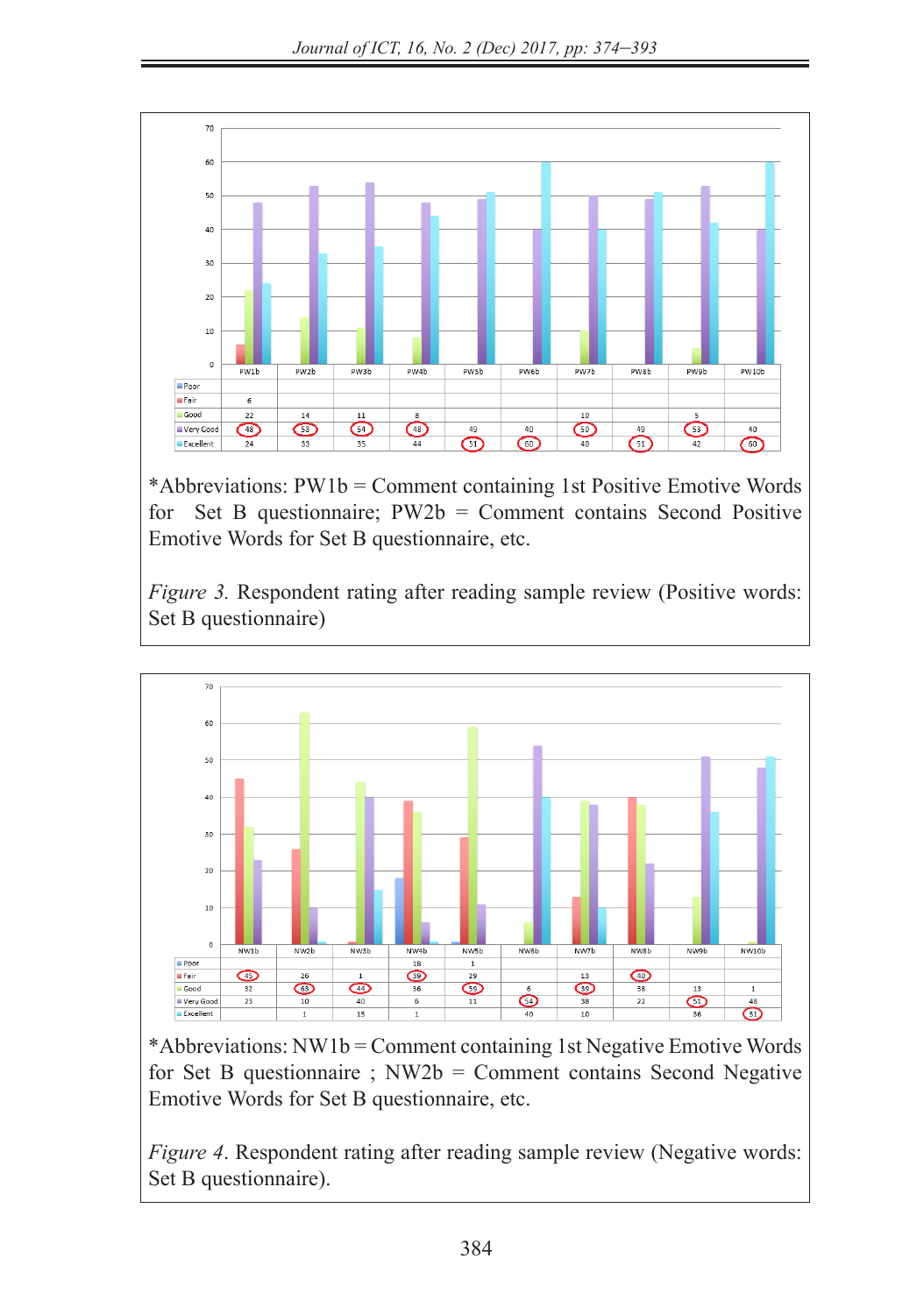Set B with the negative words used has not being coherent to the respondent rating, thus has been rated 3 times as "Fair", 4 times as "Good", 2 times as "Very Good" and 1 time as "Excellent". We further examined the overall sentiment value of the reviews as in the following example:



# **TripAdvisor Reviews Consistency Comparison**

*Figure 5.* Consistency of emotive words throughout the star rating.

Figure 5 shows the consistency in the number of positive emotive words used throughout the higher star ranking hotels. The positive emotive words increased consistently with the star ranking. It appeared that reviewers expressed further with more positive emotive words. However, there were only two pointers in 2SB (Hotel B of 2-star rating) and 2SC (Hotel C of 2-star rating) with negative words higher than positive words, which provided us with a comparison between these comments. The results analysis revealed that there were more negative emotive words used than positive emotive words. The semantic tag-set of positive emotive actions in 2SB was 9 and the negative emotive action was 11. The 2SC positive emotion actions are 12 and negative emotive actions were 18. In addition, the moves of the positive and negative lines were consistent.

The top ten positive words from Set1A and Set2A were correlated using Pearson's correlation. The result indicated that there is no significant relationship between Set1A and Set2A ( $r=408$ ,  $p>0.05$ ). The same procedure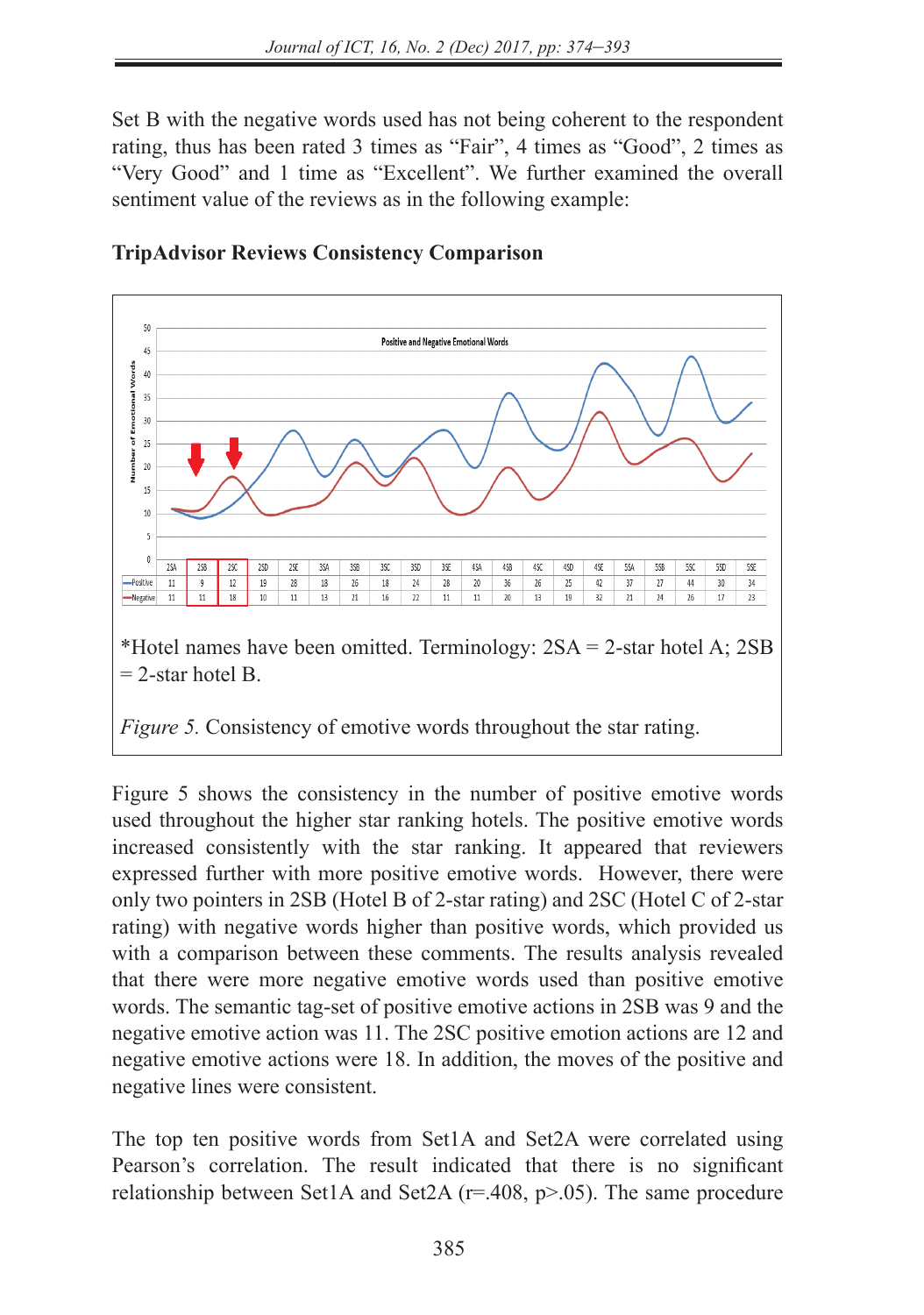was repeated with the top ten negative words from Set1B and Set2B (r=.397, p>.05). The results showed that there are no significant relationships between both sets of positive or negative words. Therefore, the words are not associated and thus are used independently in the survey.

Table 6

*Correlation Table*

| Rating                      | Human raters |  |
|-----------------------------|--------------|--|
| TripAdvisor positive rating | 690*         |  |
| TripAdvisor negative rating | $818**$      |  |

\* *p*<.05, \*\* *p*<.01

**Hypothesis 1:** There is a significant relationship between the TripAdvisor positive rating and the human raters' rating.

The result indicated that there is a positive significant relationship between the TripAdvisor positive rating and the human raters ( $r = .690, p < .05$ ). Furthermore, the result suggested that a similar positive rating in TripAdvisor was reflected by the human raters. This further emphasizes the importance of online comment as it reflects the human raters rating and views of the accommodation or services used.

**Hypothesis 2:** There is a significant relationship between the TripAdvisor negative rating and the human raters' rating.

The result indicated that there is a significant positive relationship between the TripAdvisor negative rating and the human raters ( $r = .818$ ,  $p < .05$ ). The result indicated that a similar negative rating in TripAdvisor was associated with human raters' rating.

Table 7

*CrossTabulation of TripAdvisor Rating Versus Human Raters*

|      |                             | Rating |      |                     |          |       |
|------|-----------------------------|--------|------|---------------------|----------|-------|
|      |                             | Fair   | Good | Very Good Excellent |          | Total |
| Fair | Count                       |        | 6    | $\Omega$            | $\theta$ |       |
|      | % within human rater        | 14.3   | 85.7 | $\Omega$            | $\Omega$ | 100   |
|      | % within TripAdvisor rating | 100    | 46.2 | $\theta$            | $\theta$ | 17.5  |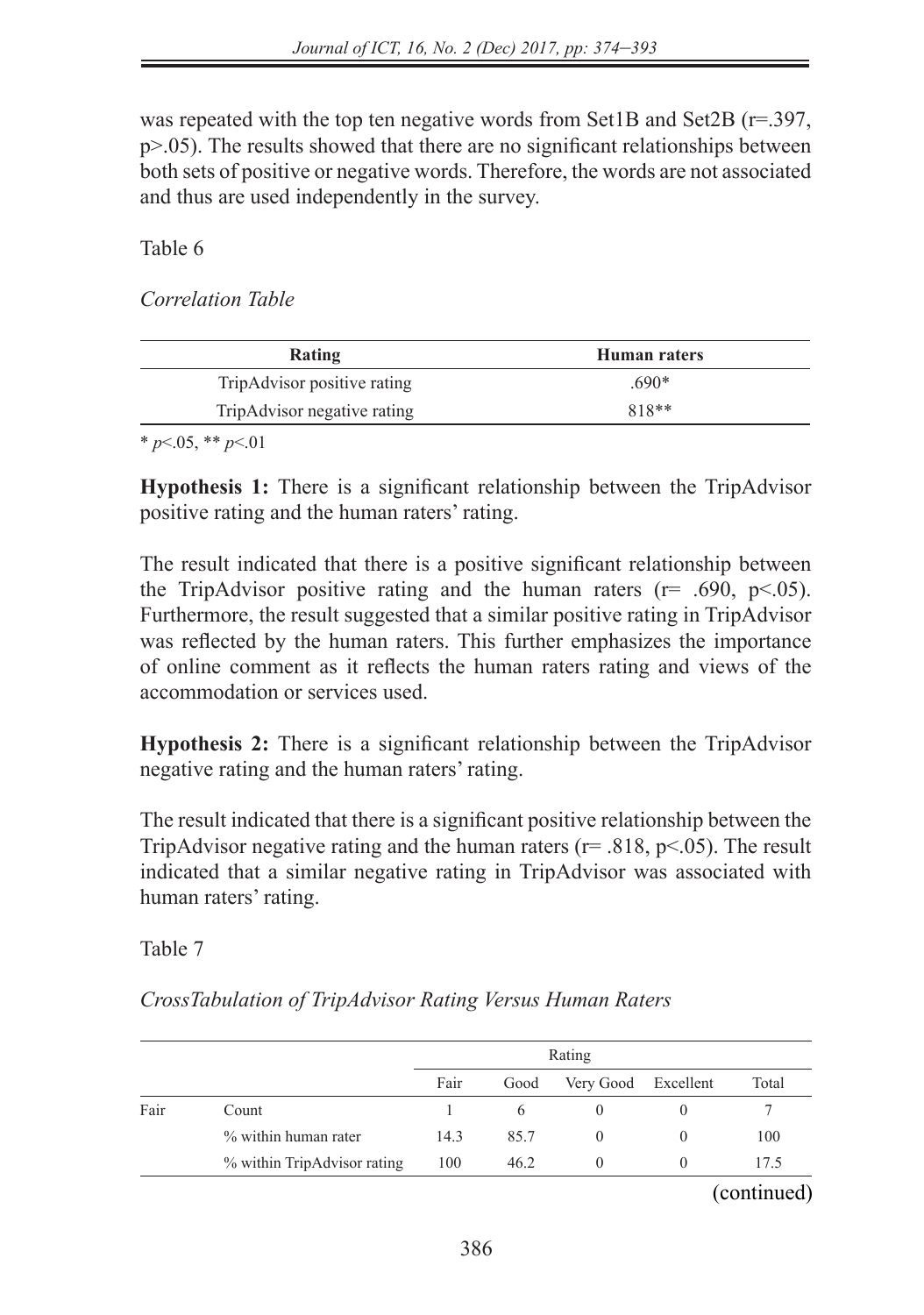|           |                             | Rating           |              |                |                |       |
|-----------|-----------------------------|------------------|--------------|----------------|----------------|-------|
|           |                             | Fair             | Good         | Very Good      | Excellent      | Total |
| Good      | Count                       | $\mathbf{0}$     | 6            | 2              | $\theta$       | 8     |
|           | % within human rater        | $\mathbf{0}$     | 75           | 25             | $\mathbf{0}$   | 100   |
|           | % within TripAdvisor rating | 7                | 46.2         | 15.4           | $\theta$       | 20    |
| Very Good | Count                       | $\boldsymbol{0}$ | 1            | 9              | $\overline{2}$ | 12    |
|           | % within human rater        | $\mathbf{0}$     | 8.3          | 75.0           | 16.7           | 100   |
|           | % within TripAdvisor rating | $\theta$         | $\mathbf{0}$ | 15.4           | 684.6          | 32.5  |
| Excellent | Count                       | $\mathbf{0}$     | $\mathbf{0}$ | $\overline{c}$ | 11             | 13    |
|           | % within human rater        | $\mathbf{0}$     | $\mathbf{0}$ | 15.4           | 84.6           | 100   |
|           | % within TripAdvisor rating | $\theta$         | $\mathbf{0}$ | 15.4           | 84.6           | 32.5  |

Cohen's Kappa was run to determine if there is an agreement between the two raters' judgments to understand better the degree to which the two raters gave their ratings in their judgment of *Fair*, *Good*, *Very Good* and *Excellent*. Table 7 reported the human raters' and TripAdvisor ratings; one respondent gave a *Fair* rating as agreed by both raters. Six (6) respondents gave a *Good* rating as agreed by both raters, and nine (9) respondents gave a *Very Good* rating as agreed by both raters. Eleven (11) respondents gave an *Excellent* rating as agreed by both raters. Meanwhile, there were 13 respondents (i.e.  $6 + 1 + 2 +$  $2 + 2 = 13$ ) with whom the two raters did not agree on the rating.

Cohen's Kappa (κ) was reported to be .553 (*p* <.05). This was the proportion of agreement *over and above* chance agreement; Kappa (κ) .553 represented a moderate strength of an agreement. In conclusion, there was a moderate agreement between the two raters' judgments;  $\kappa = .553$  ( $p < .05$ ).

#### **DISCUSSION**

The findings above are important for the decision-making process and further support the importance of the new electronic word-of-mouth way of marketing (Vermeulen & Seegers, 2008). Pre-connection and perception were established even before the visit (Brown, 2012). It is consistent with the findings of Ling, Beenen, Ludford, (2005), that is, individuals are inclined to contribute to the online community when they see a similarity in opinion and are more likely to share their personal views. The online reviews could influence consumers' attitudes and thus affect their decision-making in consuming the services and/or products. Classification techniques were used in the hotel reviews to suggest helpful yet contrasting reviews to end-users (O'Mahony & Smyth, 2010). According to human behaviour, individuals are confined to social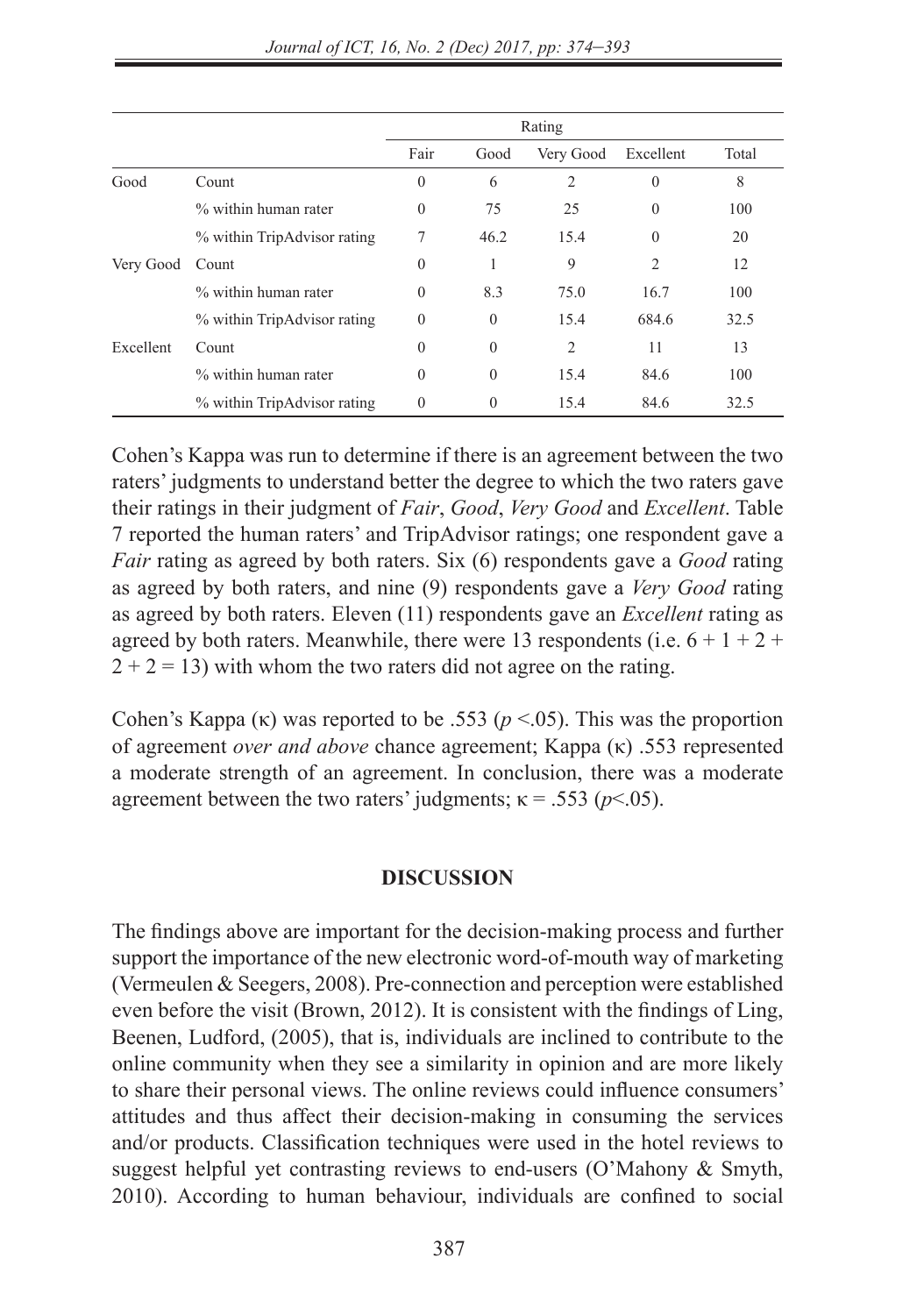norms, thus, they would refer to online comments before making decisions. The users do not just look at hotel options; 77% reviewed the TripAdvisor reviews before actually choosing a hotel (PhoCusWright, 2014). The online hotel reviews increased the average chances of an individual in choosing a certain hotel service and promoting a greater awareness on the lesser-known hotels (Vermeulen & Seegers, 2008). On the other hand, negative comments lead to a higher conformity effects and gain higher acceptance by reviewers (Lee, Park, & Han, 2008). Thus, it is essential for business managers to employ a dedicated monitoring mechanism and take note of the negative comments before they go viral and create negative publicity for their services (Dean, 2004).

This study fills in the gaps in the studies conducted by Fong et al. (2016) and Dincer and Alrawadieh (2017). The former focused on one hotel and the latter only focused on 424 negative reviews of the hotels. Our study encompassed both positive and negative reviews from 20 hotels. Although studies on TripAdvisor are common, none have assessed as extensively as we have. Indeed, at present, general research in online review and consumer behaviour is still in its infancy. Therefore, it is sensible to monitor the online reviews (both in text and also the moticon format) in order to improve hotel management and customer satisfaction in order to realise the full potential of effective complaint management.

### **CONCLUSION**

Our study concluded that the online reviews and the human raters were consistent and the result indicated a moderate level of agreement of judgments. The human raters' evaluation and the reviewers' star rating were consistent. It corroborates the importance of comments and opinions by previous guests, regardless of the hotel's star rating. The analysis of the human raters' agreement with the original reviewers' comments indicates that the comments are reliable and a dependable source of reference prior to making a decision. The hotel star rating does not influence the guests' opinion; even the lowest star-rated hotel is still perceived as good by the guests. Future studies should consider examining whether there is any difference in the area of satisfaction (rated with excellent) among hotels of different ratings. It could offer some advice to the hotel industry about consumer preference irrespective of the hotel star rating. This research has also validated the importance of online reviews of business websites, such as TripAdvisor, in influencing consumer decision-making.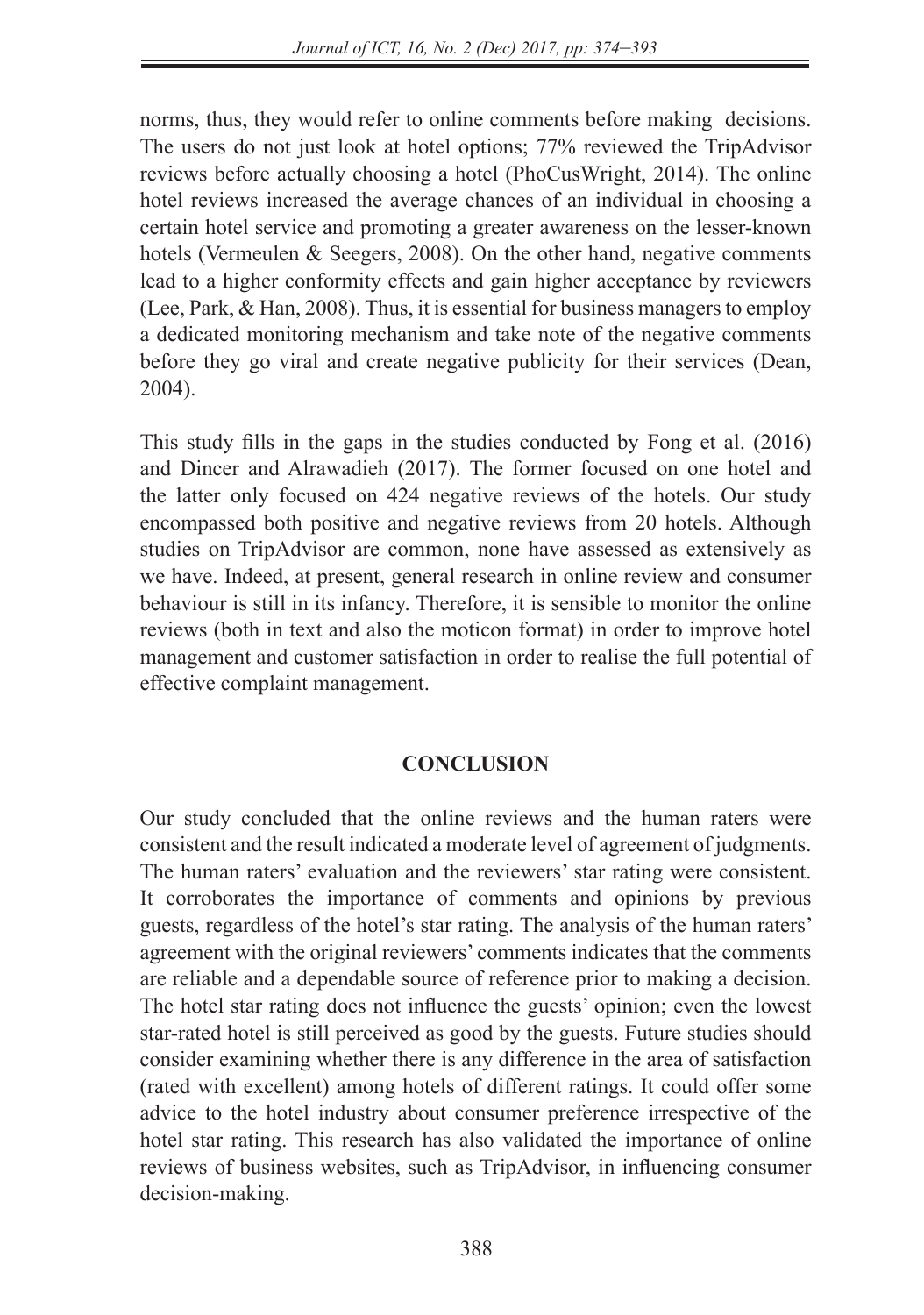#### **REFERENCES**

- Abe, J. A. A. (2011). Positive emotions, emotional intelligence, and successful experiential learning. *Personality and Individual Differences*, *51*(7), 817-822. http://doi.org/10.1016/j.paid.2011.07.004
- Alec (2013). *The 25 worst YouTube comments ever*. Retrieved 9 December 2015 from http://runt-of-the-web.com/worst-youtube-comments
- Bermingham, A. (2014). *Would you dare? One business' risky approach to negative online reviews - Utter Digital*. Retrieved 12 December 2015 from http://utterdigital.com/digital-marketing/would-you-dareone-business- risky-approach-to-negative-online-reviews/
- Brown, B. (2012). Beyond recommendations: Local review websites and their impact. *ACM Trans. Comput.-Hum. Interac, 19*, 4, Article 27, DOI = 10.1145/2395131.2395134 http://doi.acm.org/10.1145/ 2395131.2395134
- Chan, H. K., Lacka, E., Yee, R. W. Y., & Lim, M. K. (2015). The role of social media data in operations and production management. *International Journal of Production Research*, 1–11. http://doi.org/10.1080/002075 43.2015.1053998
- Chen, B., Guo, J., Tseng, B., & Yang, J. (2011). User reputation in a comment rating environment. *Proceedings of the 17th ACM SIGKDD International Conference on Knowledge Discovery and Data Mining*. ACM, New York, 159-167.
- Cohen, J. (1960). A coefficient of agreement for nominal scales. *Educational and Psychological Measurement*, *20*(1), 37-46.
- Dean, D. (2004). Consumer reaction to negative publicity: Effects of corporate reputation, response, and responsibility for a crisis event. *Journal of Business Communication*, *41*(2), 192-211.
- Dietz, J. (2015). *2015 Game publisher rankings Metacritic*. Retrieved 7 December 2015 from http://www.metacritic.com/feature/gamepublisher-rankings-for-2014-releases [Accessed September 10, 2015].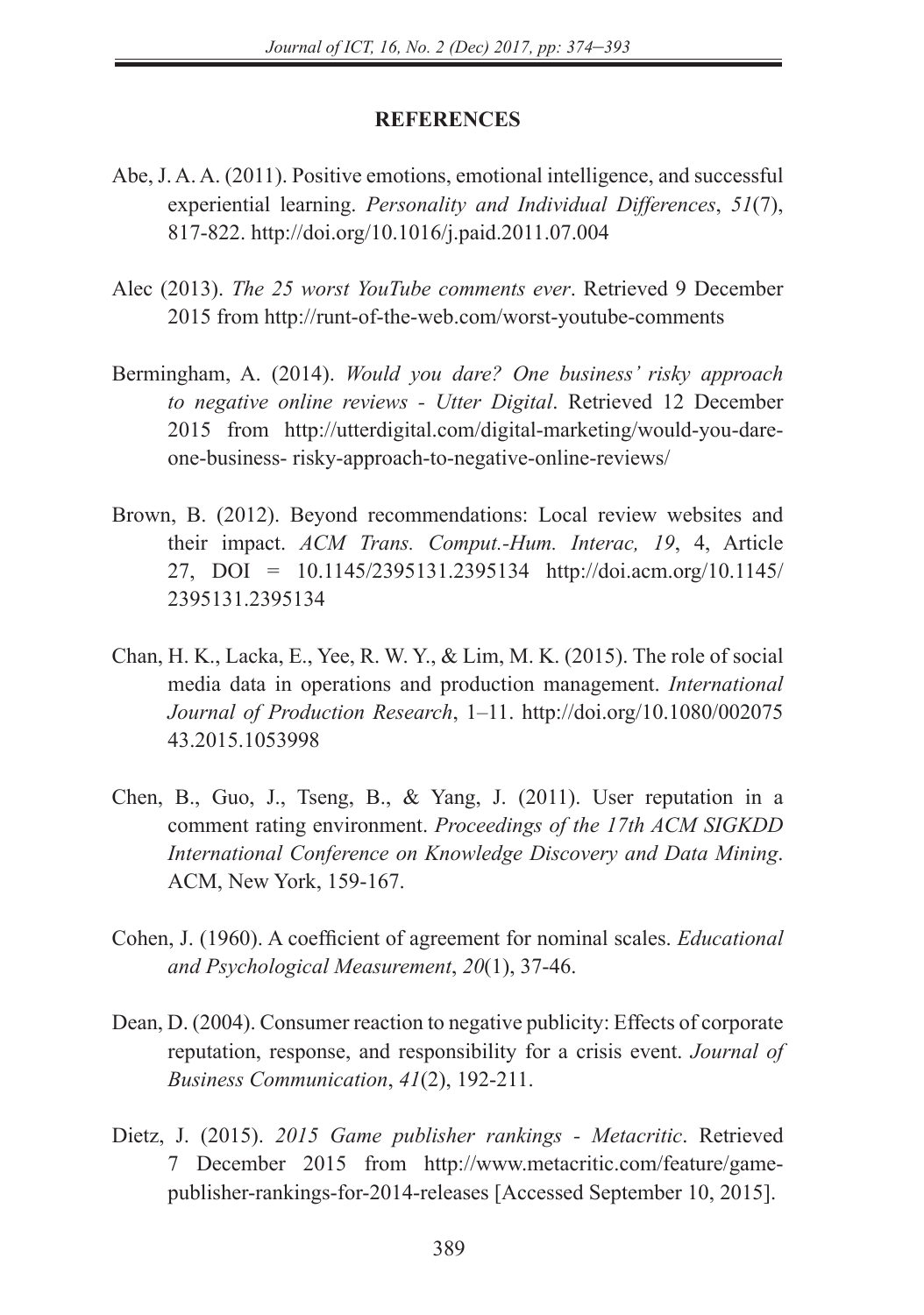- Dincer, M. Z., & Alrawadieh, Z. (2017). Negative word of mouse in the hotel industry: A content analysis of online reviews on luxury hotels in Jordan. *Journal of Hospitality Marketing & Management*, 10.1080/19368623.2017.1320258
- Evans, J. D. (1996). *Straightforward statistics for the behavioral sciences*. Pacific Grove, Calif: Brooks/Cole Pub Co.
- Filippi, P., Ocklenburg, S., Bowling, D. L., Heege, L., Güntürkün, O., Newen, A., & de Boer, B. (2016). More than words (and faces): Evidence for a Stroop effect of prosody in emotion word processing. *Cognition and Emotion*, *9931*, 1-13. https://doi.org/10.1080/02699931.2016.1177489
- Fleiss, J. L., Levin, B., & Paik, M. C. (2003). *Statistical methods for rates and proportions* (3rd ed.). London: Wiley.
- Fong, L. H. N., Lei, S. S. I., & Law, R. (2016). Asymmetry of hotel ratings on TripAdvisor: Evidence from single- versus dual-valence reviews. *Journal of Hospitality Marketing & Management*, *00*(00), 1–16. https:// doi.org/10.1080/19368623.2016.1178619
- Gill, A. J., French, R. M., Gergle, D., & Oberlander, J. (2008). The language of emotion in short blog texts. *Proceedings of The 2008 ACM Conference on Computer Supported Cooperative Work*. USA: San Diego, doi>10.1145/1460563.1460612
- Hassan, M. G., Hussain, F., & Saibu Rahman, M. B. (2013). Exploring usefulness of CRM and IT in Malaysian hotel industry: A qualitative approach. *Journal of Information and Communication Technology*, *12*, 21-37.
- Hinojosa, J. A, Rincón-Pérez, I., Romero-Ferreiro, M. V., Martínez-García, N., Villalba-García, C., Montoro, P. R., & Pozo, M. A. (2016). The Madrid Affective Database for Spanish (MADS): Ratings of dominance, familiarity, subjective age of acquisition and sensory experience. *PLoS ONE* 11(5), e0155866. doi:10.1371/journal.pone.0155866
- Huang, A. H., Yen, D. C., & Zhang, X. (2008). Exploring the potential effects of emoticons, *Information & Management*, *45*(7), 466-473.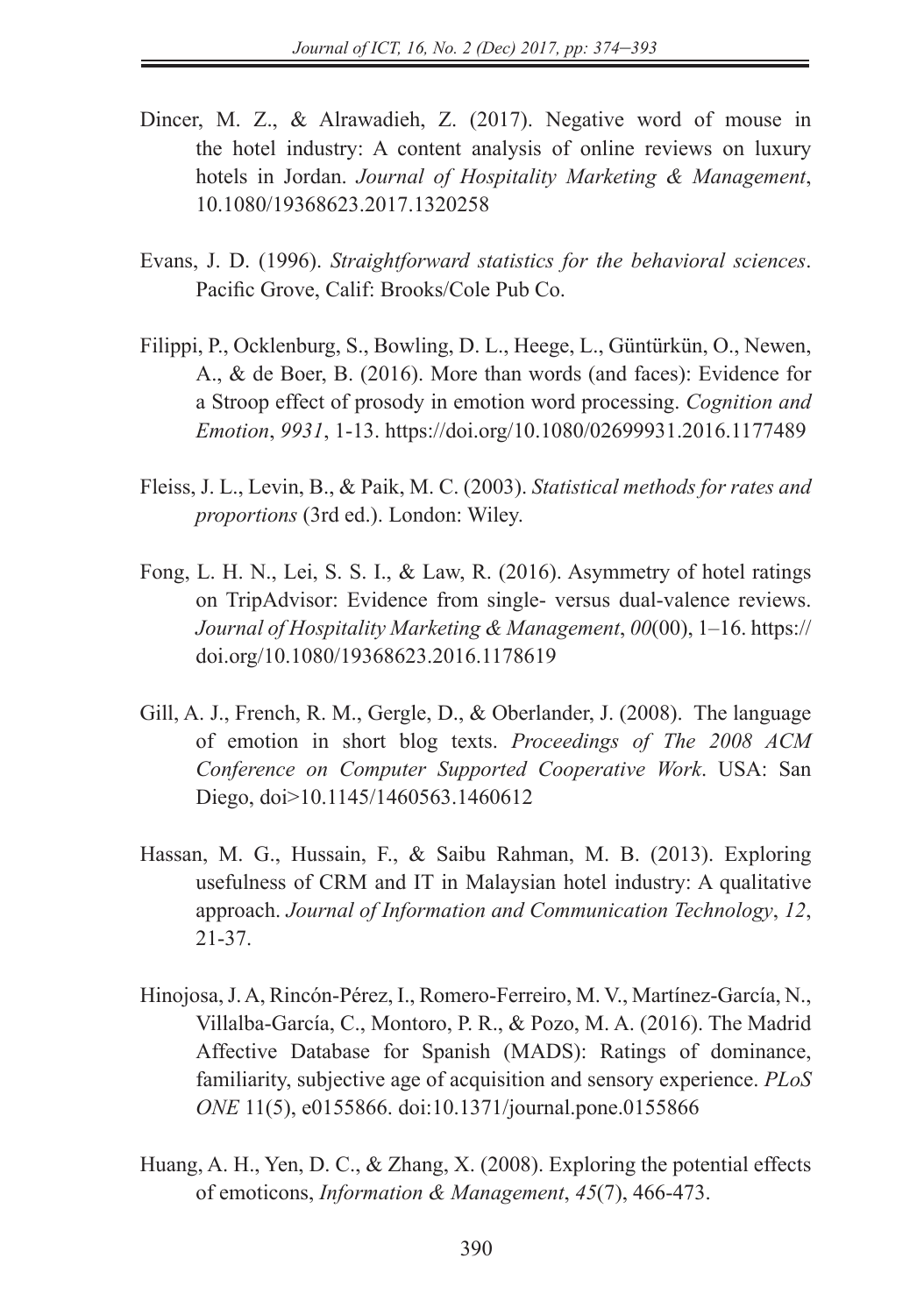- Kauffman, R. J., Laf, H., Lin, H-C., & Chang, Y-S. (2009). Do textual comments and existing orders affect consumer participation in online groupbuying? *Proceedings of the 42nd Hawaii International Conference on System Sciences*. Hawaii, 1-10, 10.1109/HICSS.2009.165
- Klan, F. & Ries, B. K. (2014). Recommending judgment targets for rating provision. *2014 IEEE/WIC/ACM International Joint Conferences on Web Intelligence (WI) and Intelligent Agent Technologies (IAT)*, 327– 334. Available at: http://ieeexplore.ieee.org/lpdocs/epic03/wrapper. htm?arnumber=6927642.
- Krestel, R., & Dokoohaki, N. (2011). Diversifying product review rankings: Getting the full picture. In *Proceedings - 2011 IEEE/WIC/ACM International Conference on Web Intelligence, WI 2011*, *1*, 138–145. http://doi.org/10.1109/WI-IAT.2011.33
- Lee, J., Park, D-H., & Han, I. (2008). The effect of negative online consumer reviews on product attitude: An information processing view. *Electronic Commerce Research and Applications, 7*(3), 341-352.
- Leskovec, J. (2011). Social media analytics: Tracking, modelling and predicting the flow of information through networks. *World Wide Web Internet and Web Information Systems*, 277–278. Retrieved 9 May 2015, from http://dl.acm.org/citation.cfm?id=1963309.
- Li, Y., & Yu, D. (2015). Development of emotive word comprehension in Chinese children from 2 to 13 years old: Relationships with valence and empathy. *PLoS ONE*, *10*(12), 1–19. https://doi.org/10.1371/journal. pone.0143712
- Ling, K., Beenen, G., Ludford, P., Wang, X., Chang, K., Li, X., Cosley, D., Frankowski, D., Terveen, L., Rashid, A. M., Resnick, P., & Kraut, R. (2005). Using social psychology to motivate contributions to online communities. *Journal of Computer-Mediated Communication*, 10, 00. doi:10.1111/j.1083-6101.2005.tb00273.x
- Matos-rodríguez, Y. E. (2014). *Online traveller ratings: Impact on determining the top 25 hotels*. Retrieved 10 August 2016, from http://scholarsarchive. jwu.edu/mba\_student/38/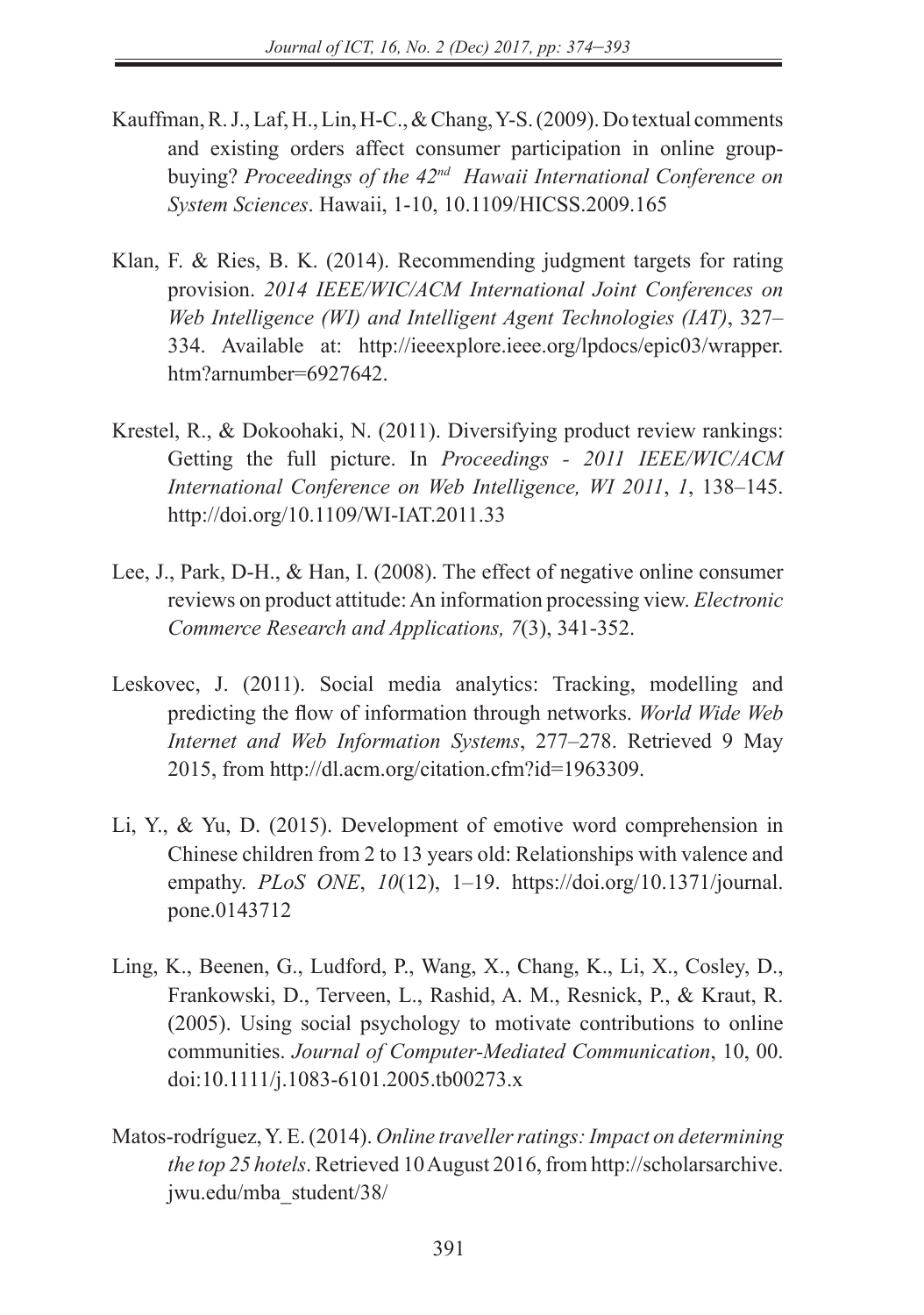- Moghaddam, S., & Martin, E (2011). ILDA: Interdependent LDA model for learning latent aspects and their ratings from online product reviews. *Proceedings of the Annual ACM SIGIR International conference on Research and Development in Information Retrieval (SIGIR- 2011).*
- O'Mahony, M. P., & Smyth, B. (2010). A classification-based review recommended. *Knowledge-based Systems,* 23, 323-329.
- PhoCusWright. (2014). Hotel guests read 6-12 reviews before booking, says new TripAdvisor survey. *Hotelmarketing'com*. Retrieved 9 December 2015, from http://hotelmarketing.com/index.php/content/article/hotel\_ guests read 6 12 reviews before booking says tripadvisor survey#
- Raut, V. B., & Londhe, D. D. (2015). In: Guerrero J. E. (ed.), *Proceedings of International Conference on Computational Intelligence and Communication Networks (CICN),* India: Bhopal, 556-559.
- Rayson, P. (2008). From keywords to key semantic domains. *International Journal of Corpus Linguistics*, *13*(4), 519-549.
- Samsudin, N., Puteh, M., Hamdan, A. R., & Ahmad Nazri, M. Z. (2013). Normalization of noisy texts in Malaysian online reviews. *Journal of Information and Communication Technology*, 12, 147-159.
- Sander, T., Teh, P. L., & Sloka, B. (2015). Use of social network site's profile for the employment-seeking process. *Advances in Intelligent Systems and Computing*, *353*, 1023–1032. http://doi.org/10.1007/978-3-319- 16486-1
- Sereno, S. C., Scott, G. G., Yao, B., Thaden, E. J., & O'Donnell, P. J. (2015). Emotive word processing: Does mood make a difference? *Frontiers in Psychology*, *6*, 1-13. https://doi.org/10.3389/fpsyg.2015.01191
- Siersdorfer, S., Chelaru, S., Penro, J. S., Altingovde, I. S., & Nejdl, W. (2014). Analyzing and mining comments and comment ratings on the social web. *ACM Transactions on the Web*, 8(3), 1-39.
- TripAdvisor. (2015). All about your TripAdvisor bubble rating | TripAdvisor Insights. *TripAdvisor*. Retrieved 3 January 2016 from https://www. tripadvisor.com/TripAdvisorInsights/n2640/all-about-your-tripadvisorbubble-rating